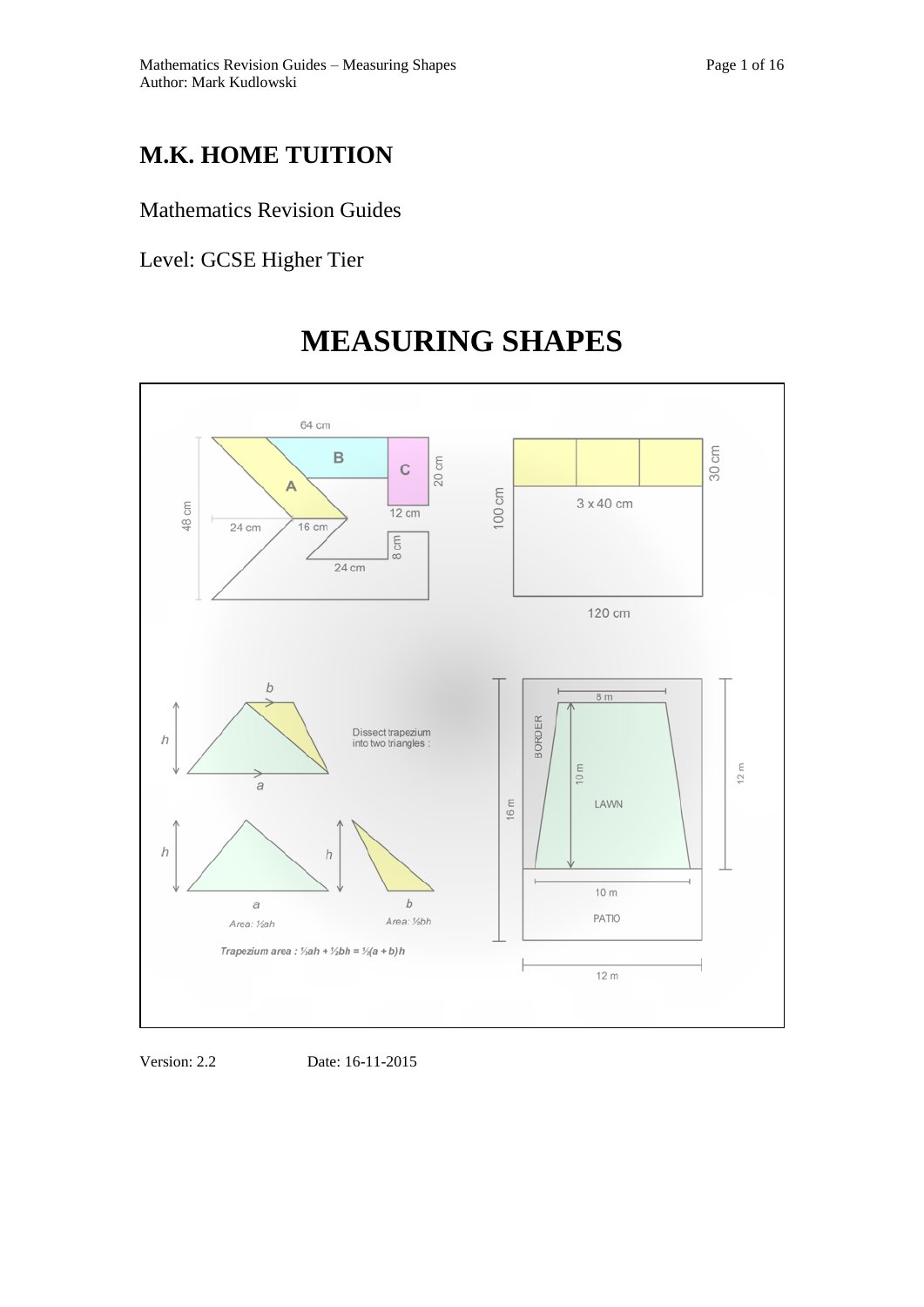## **MEASURING SHAPES**

#### **(Most of this section overlaps with Foundation Tier)**

#### **Perimeter and area.**

Those two terms are sometimes confused – the examples below will explain the difference.



The **perimeter** of a shape is the distance around it, and is found by adding the side lengths together. Thus the perimeter of a rectangle measuring 10 cm by 6 cm is  $(10 + 6 + 10 + 6)$  cm or 32 cm. Since the opposite sides of a rectangle (or for that matter, any parallelogram) are equal in length, we can also say that the perimeter is  $2 \times (10 + 6) = 32$  cm.

Notice that the perimeter is a **length** – it is measured in centimetres here.

The **area** of a shape is the amount of space it occupies in two dimensions – the 10 cm by 6 cm rectangle has an area of  $10 \times 6 = 60$  cm<sup>2</sup>. Notice that the area is measured in **square** centimetres.

#### **The rectangle and square.**



Area of rectangle = length x height

Area of square = length<sup>2</sup>

**Example (1):** Find the perimeter and area of i) a rectangle measuring 8 cm by 5 cm; ii) a square of side 6 cm.

i) The rectangle has a perimeter of  $2 \times (8 + 5) = 26$  cm, and an area of  $8 \times 5 = 40$  cm<sup>2</sup>.

ii) The square has four sides of 6 cm, so its perimeter is simply 6 cm  $\times$  4, or 24 cm. Its area is  $6 \times 6$  cm<sup>2</sup>, or 36 cm<sup>2</sup>.

In general, the perimeter of a **regular** polygon is simply the side length multiplied by the number of sides. Thus a regular hexagon of side 5 cm has a perimeter of 30 cm.

(Areas of regular polygons other than squares are more complicated and only a few can be analysed at GCSE level.)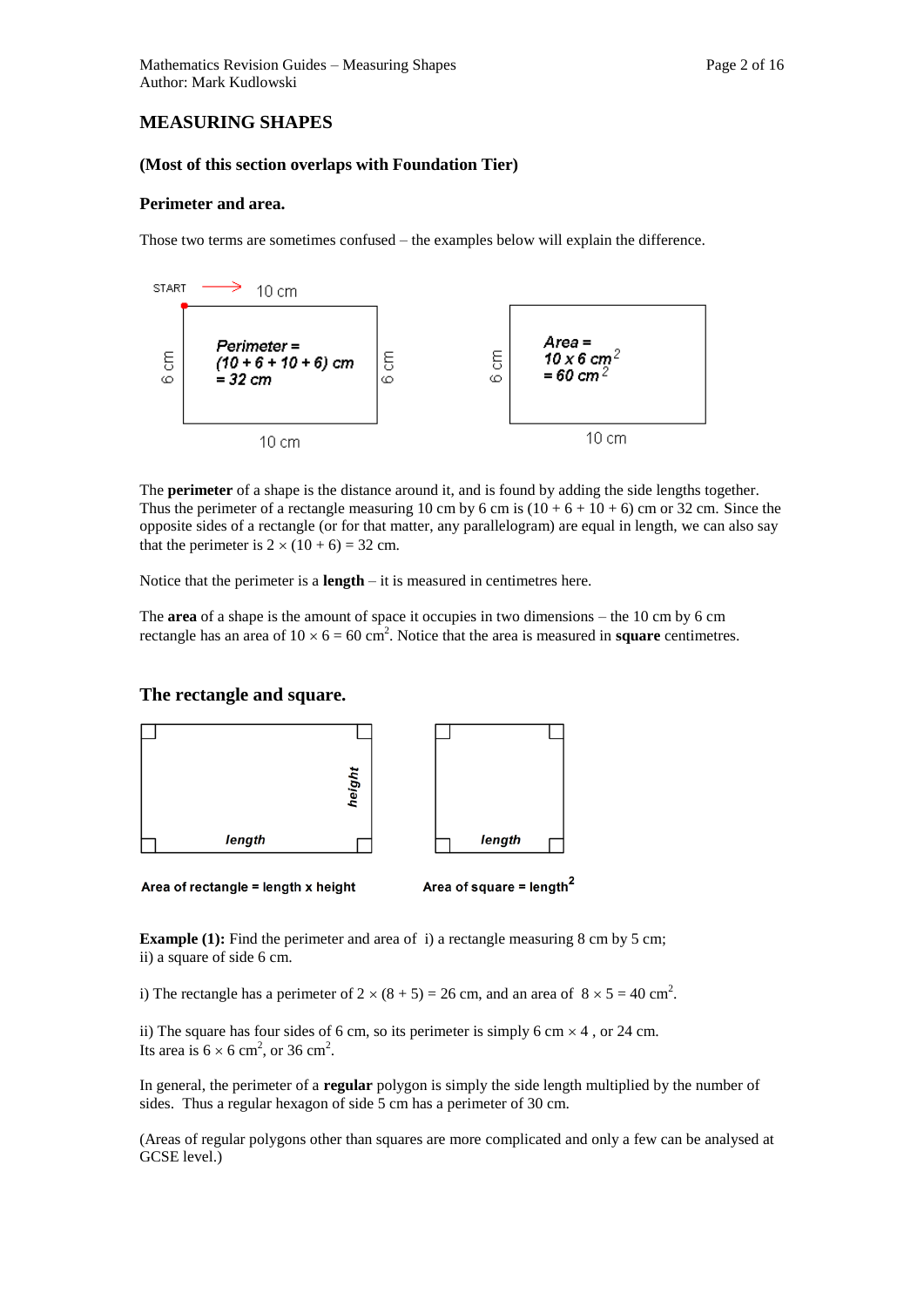## **The parallelogram.**

In the case of the parallelogram, the height is specifically the height **perpendicular** to the base, and not the length of the sloping side. The dissections in the right-hand diagrams demonstrate the formula.

(We remove a right-angled triangle from one side of the parallelogram and move it to the other).



Area of parallelogram = base x height



## **The triangle.**

We again use the perpendicular height to measure triangles. The diagram upper right shows how we can derive the area formula from that of the parallelogram by "doubling up" the triangle.

The right-angled triangle is a special case, where the height and base correspond to the sides containing the right angle.

Note also how we need to extend the base of the obtuse-angled triangle to obtain the height.





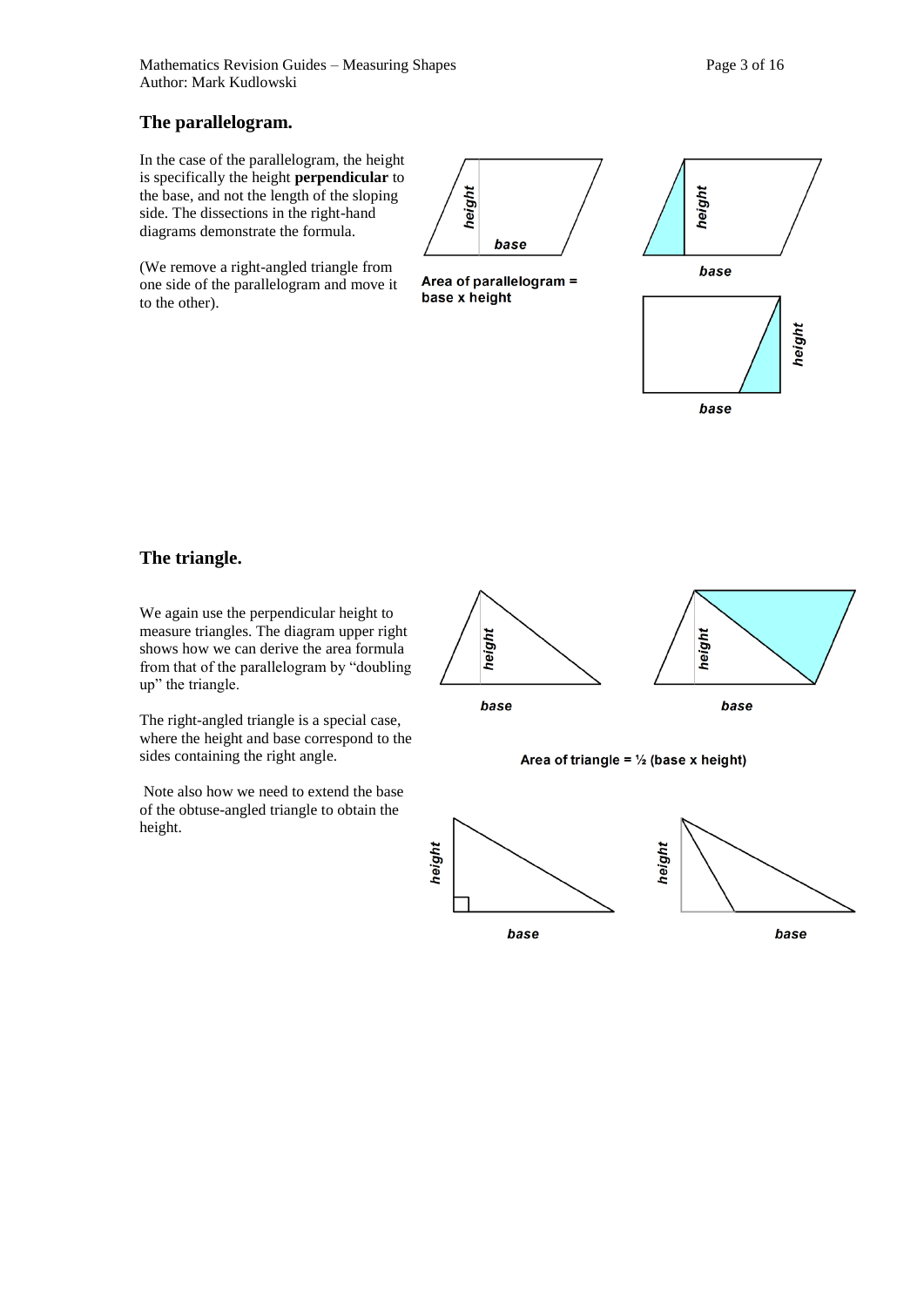With the trapezium, we must take the mean (average) of the two parallel sides and not the others !

Again the height is perpendicular to the two parallel sides.

We can visualise this formula by joining together two identical trapezia to form a parallelogram. This resulting parallelogram has a base whose length is the sum of the two parallel sides and whose height is the same as that of the original trapezium.

To find the area of the original trapezium, we have to halve the sum of the parallel sides before multiplying by the height.



(Double up to make a parallelogram)



Total length : side "a" + side "b"

Another dissection is shown below, where we use the triangle area formula.



Trapezium area : 1/2ah + 1/2bh = 1/2(a + b)h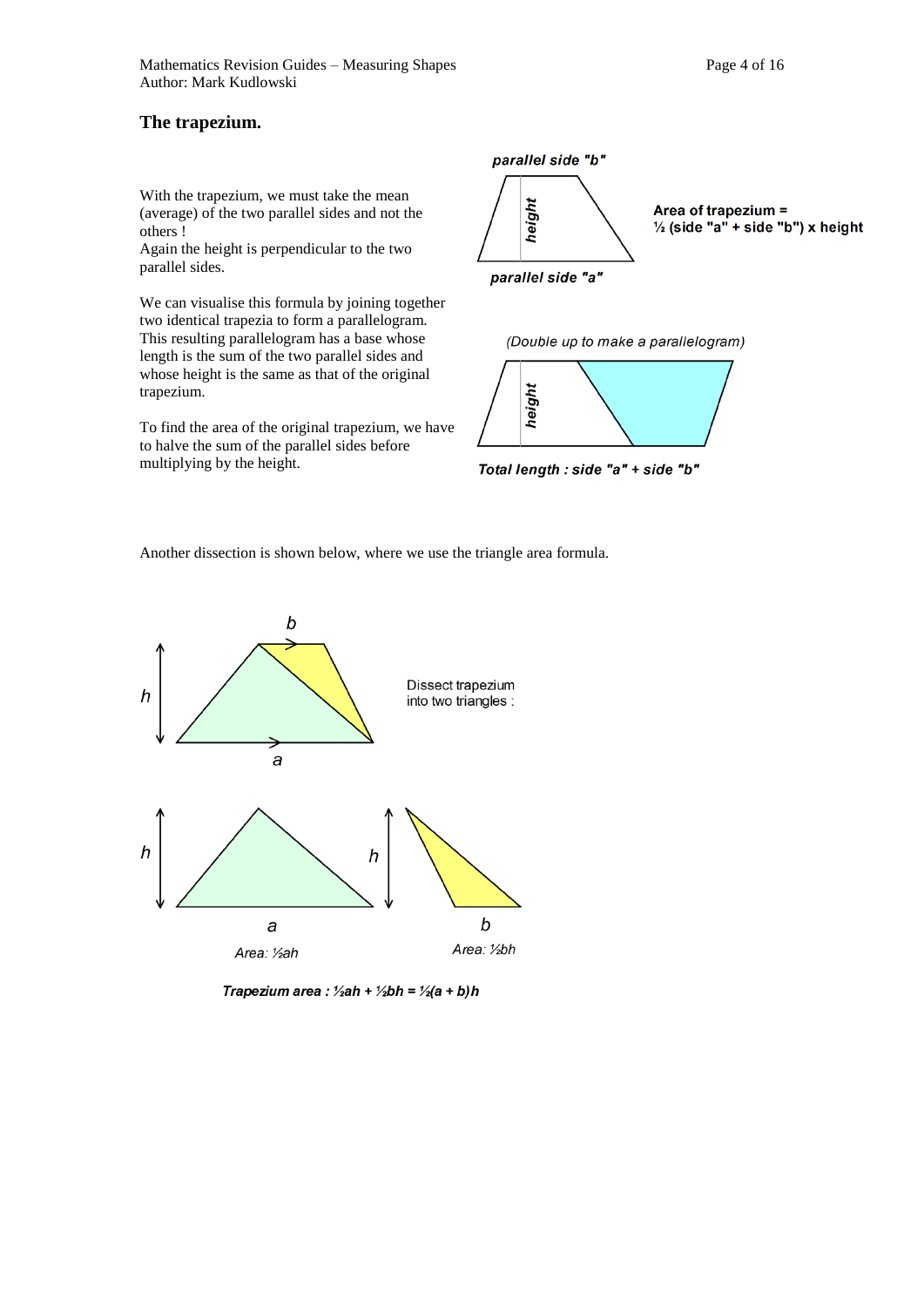**Example (2):** Find the areas of the shapes below (not to scale).



Shape **A** is a trapezium whose parallel sides are 12cm and 16cm respectively, and whose height is 9 cm. Its area is therefore  $\frac{1}{2}(12 + 16) \times 9$  cm<sup>2</sup> = 126 cm<sup>2</sup>.

Shape **B** is a parallelogram of base 9 cm and height 6 cm, so its area is  $(9 \times 6)$  cm<sup>2</sup> = 54 cm<sup>2</sup>.

Shape **C** is also a parallelogram, but in this case it is better to treat the vertical as the base and the horizontal as the height. The base is 5 cm and the height 8 cm, so the area is **40 cm<sup>2</sup>**.

Shape **D** is a triangle of base 14 cm and height 10 cm, and so its area is  $\frac{1}{2}(14 \times 10)$  cm<sup>2</sup> = **70 cm<sup>2</sup>**.

Shape **E** is a right-angled triangle of base 12 cm and height 9 cm, so its area is  $\frac{1}{2}(9 \times 12)$  cm<sup>2</sup> = 54 cm<sup>2</sup>.

Shape **F** is a triangle of base 10 cm and height 11 cm, and so its area is  $\frac{1}{2}(10 \times 11)$  cm<sup>2</sup> = 55 cm<sup>2</sup>.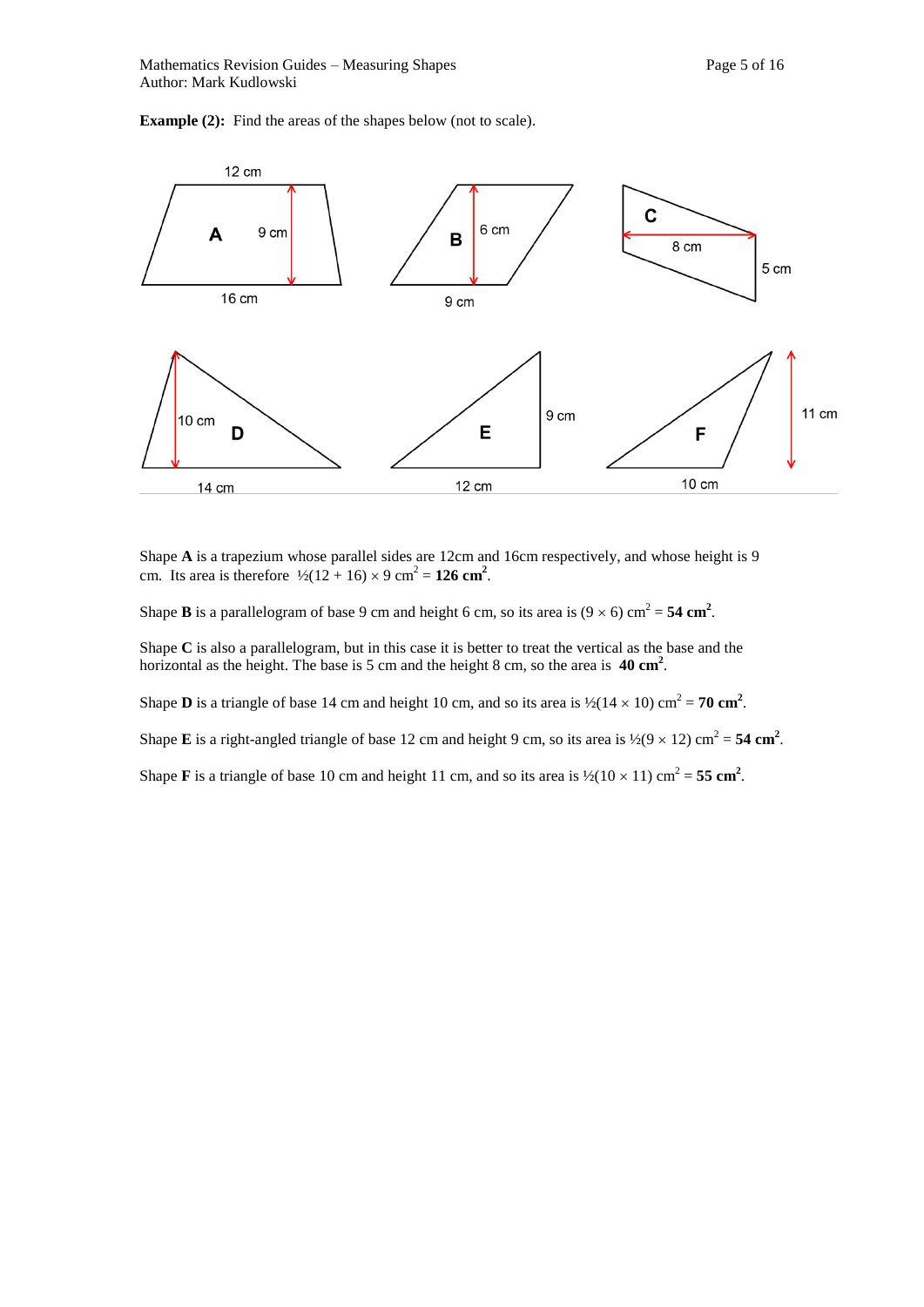**Example (3):** Find the areas of: i) a rectangle measuring  $8 \text{ cm} \times 9 \text{ cm}$ ; ii) a square of side 7 cm; iii) a triangle of base 10 cm and perpendicular height 12 cm; iv) a trapezium of height 6 cm, and whose parallel sides are 7 cm and 15 cm long.

i) The area of the rectangle is  $(8 \times 9)$  cm<sup>2</sup> = **72 cm<sup>2</sup>**. ii) The area of the square is  $7^2$  cm<sup>2</sup>, or **49 cm<sup>2</sup>**. iii) The area of the triangle is  $\frac{1}{2}(10 \times 12)$  cm<sup>2</sup> = 60 cm<sup>2</sup>. iv) The area of the trapezium is  $\frac{1}{2}(7 + 15) \times 6 \text{ cm}^2 = 66 \text{ cm}^2$ .

Sometimes a question might quote the area or perimeter of a figure, and ask for one of the other measurements.

**Example (4):** Find the following:

i) the short side of a rectangle of area  $42 \text{ cm}^2$  and long side of 7 cm ii) the base of a parallelogram of area  $36 \text{ cm}^2$  and perpendicular height 4 cm iii) the perpendicular height of a triangle of area  $40 \text{ cm}^2$  and base  $8 \text{ cm}$ iv) the base of a triangle of area  $48 \text{ cm}^2$  and perpendicular height 6 cm v) the side of a square of area  $100 \text{ cm}^2$ 

i) The short side of the rectangle is  $\frac{42}{7}$  cm or **6 cm**. (Divide area by long side.)

ii) The base of the parallelogram is  $\frac{36}{4}$  cm or **9 cm**. (Divide area by perpendicular height.)

iii) Half of the base of the triangle is 4 cm, so the perpendicular height is  $\frac{40}{4}$  cm or **10 cm**. (Divide area by one-half of the base.)

iv) Half of the base of the triangle is  $\frac{48}{6}$  cm or 8 cm, so the base is **16 cm**. (Divide area by perpendicular height and double.)

v) By inspection, the square root of 100 is 10, so the sides of the square are **10 cm** long.

**Example (5):** The perimeter of a rectangle is 26 cm and its area is 40 cm<sup>2</sup>. Find the lengths of the sides, given that they are a whole number of centimetres.

We are looking for two numbers which give 40 when multiplied together, and half of 26, or 13, when added together. Such a pair of numbers is 8 and 5, so the rectangle measures 8 cm  $\times$  5 cm.

(Check : area =  $8 \times 5 = 40$ ; perimeter =  $2 \times (8 + 5) = 26$ .)

**Example (6):** A trapezium has an area of  $72 \text{ cm}^2$  and a height of 8 cm. The longer of the two parallel sides is 11 cm long. Find the length of the shorter side.

The area of a trapezium is the mean of the two parallel sides multiplied by the height, so the mean of the parallel sides here is (area ÷ height), or  $\frac{72}{8}$  cm, i.e. 9 cm.

If the mean of the two parallel sides is 9 cm, their sum must be twice that, or 18 cm. The longer parallel side is given as 11 cm, and so the shorter one must be **7 cm**.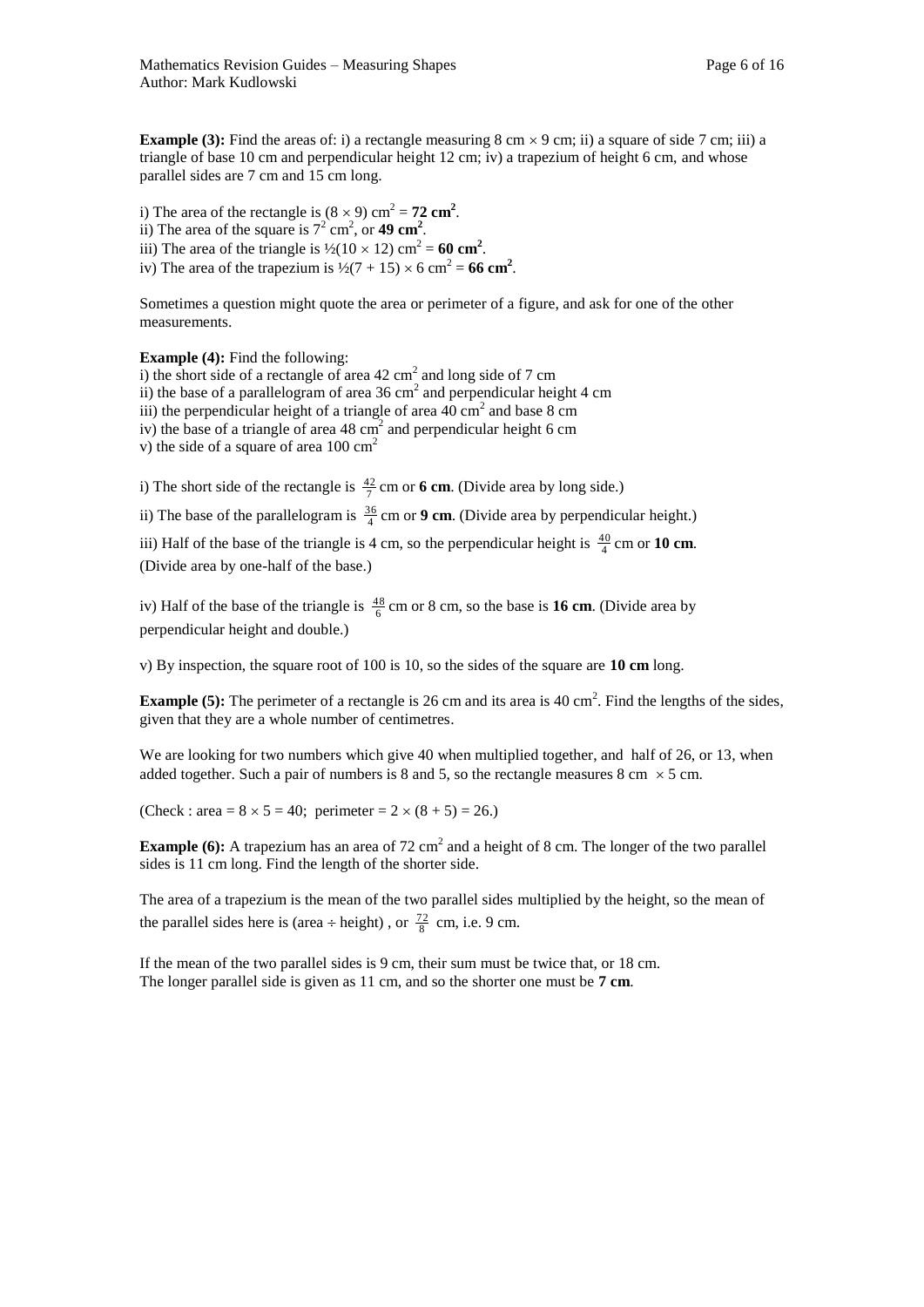#### **Finding perimeters and areas of compound shapes.**

Many complex shapes can be broken up into simpler ones, such as rectangles and triangles, which makes area calculations easier.

**Example (7):** Find the perimeter and area of the room whose plan is shown on the right. All angles are right angles, and lengths are quoted in metres.

The first apparent problem here is that four of the lengths are missing.

We therefore label the corners on the diagram and use reasoning to find the missing sides.



To find the distance CD, we notice that it is parallel to EF

and equal in length,  $\therefore$  **CD** = **1 m.** 

We see that  $AM = 5$  m, so  $BC + DE + FG = 5$  m Since  $BC = 1$  m and  $FG = 1m$ ,  $DE = 3m$ .

Also, we can see that  $AB = 6$  m, and therefore  $GH + JK + LM = 6$  m. As  $JK + LM = 4$  m,  $GH = 2$  m.

Finally,  $HJ = KL = 1$  m.

The perimeter of the room is therefore  $AB + BC + CD \dots$ MA, or

 $(6 + 1 + 1 + 3 + 1 + 1 + 2 + 1 + 3 + 1 + 1 + 5)$  metres, i.e. **26 metres**.

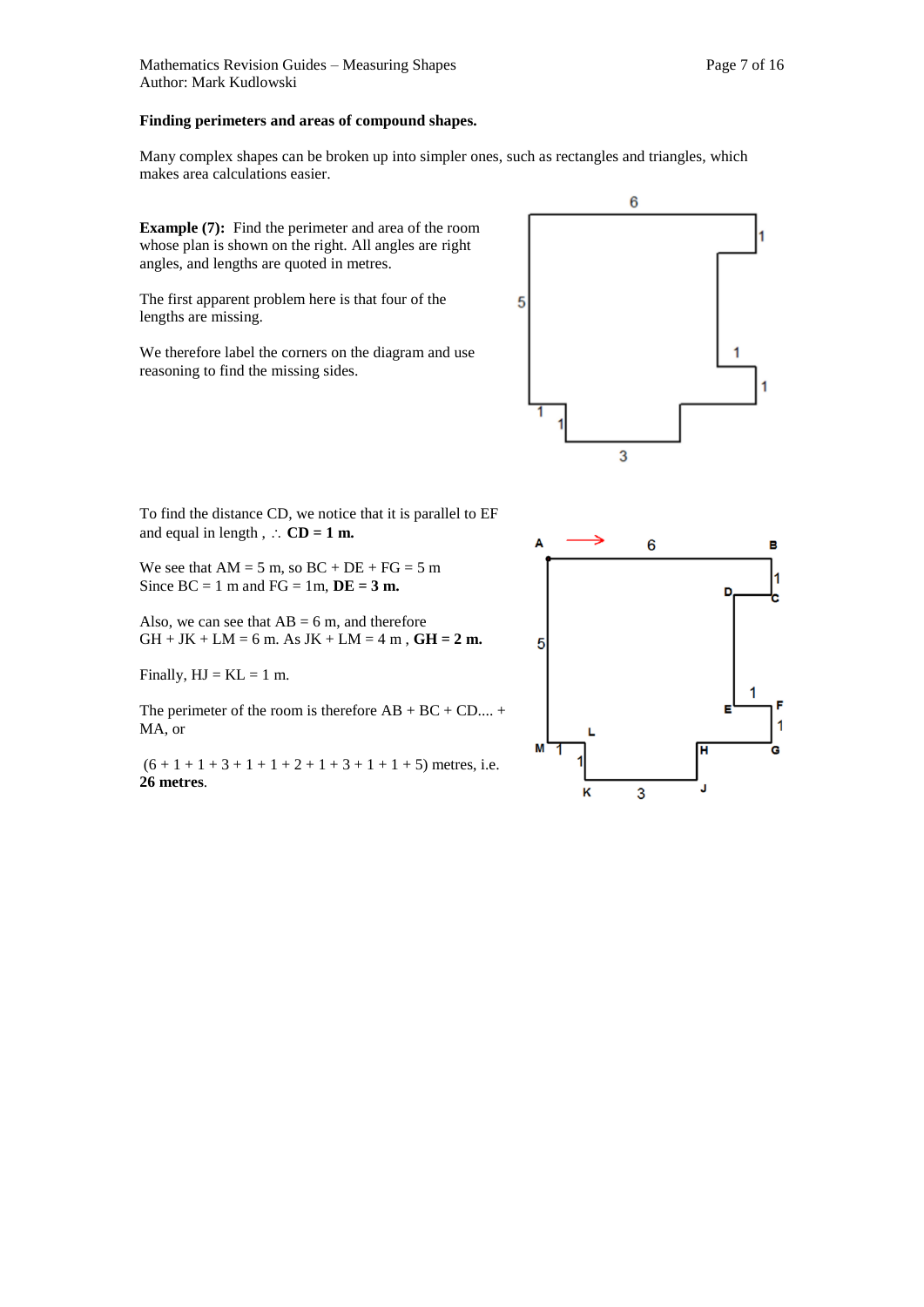Mathematics Revision Guides – Measuring Shapes Page 8 of 16 Author: Mark Kudlowski

The area can be found by splitting the figure into rectangles.

The method shown right is one of many possible ones, and is probably the easiest at GCSE.

The largest section is a  $5 \times 5$  m square, remembering that 1 m has been cut off the 6 m side.

The remaining sections are a  $3 \times 1$  m rectangle and two 1 m squares.

The complete area of the room is  $25 + 3 + 1 + 1$  m<sup>2</sup> or 30 m<sup>2</sup>.



Another, more elegant, method is shown below:

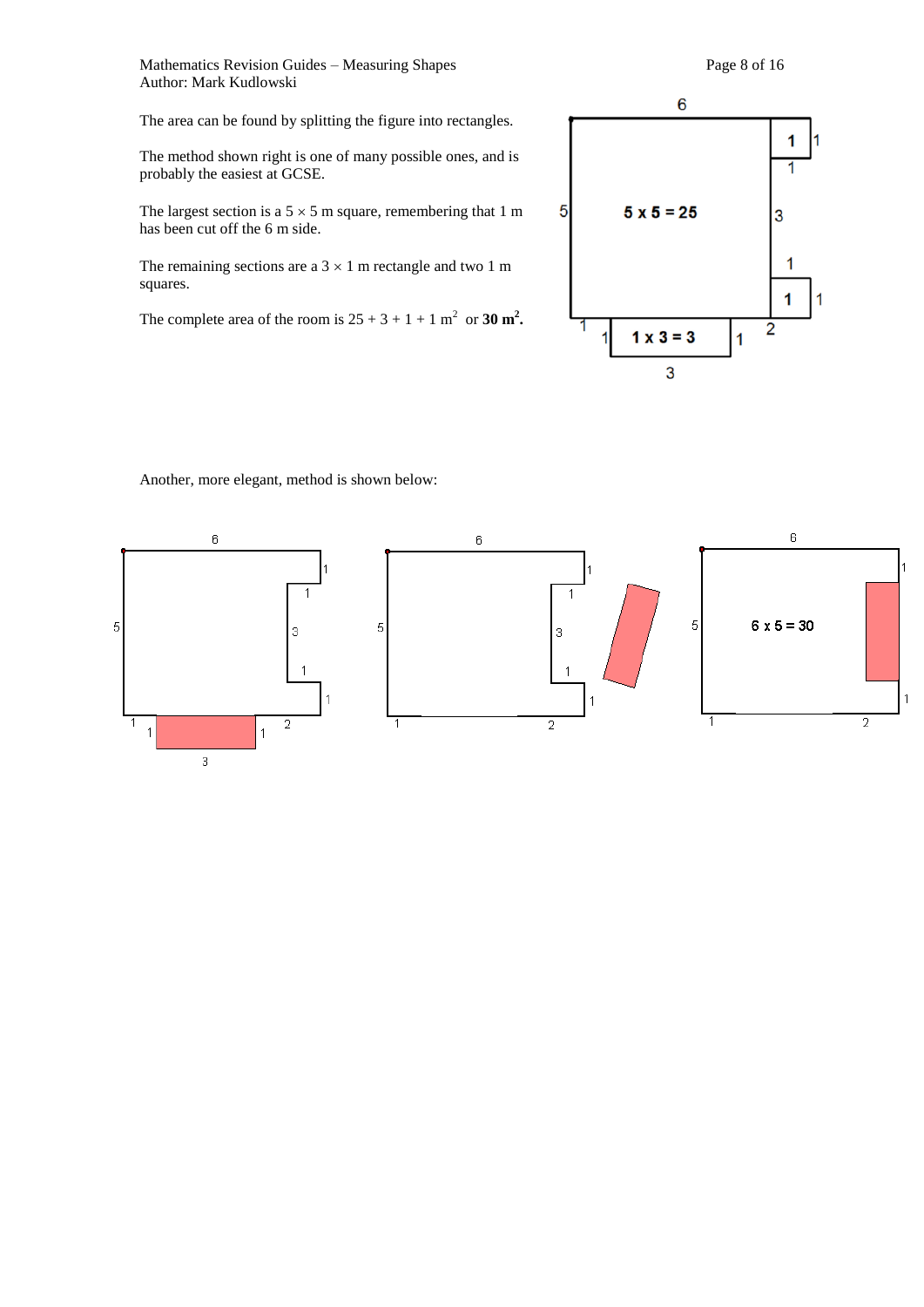

 $(42 - 3 + 3)$  m<sup>2</sup> = 42 m<sup>2</sup>.

Interestingly, the fact that the lengths along the upper edge are not specified does not prevent us from finding the area here !

 $\overline{7}$ 

1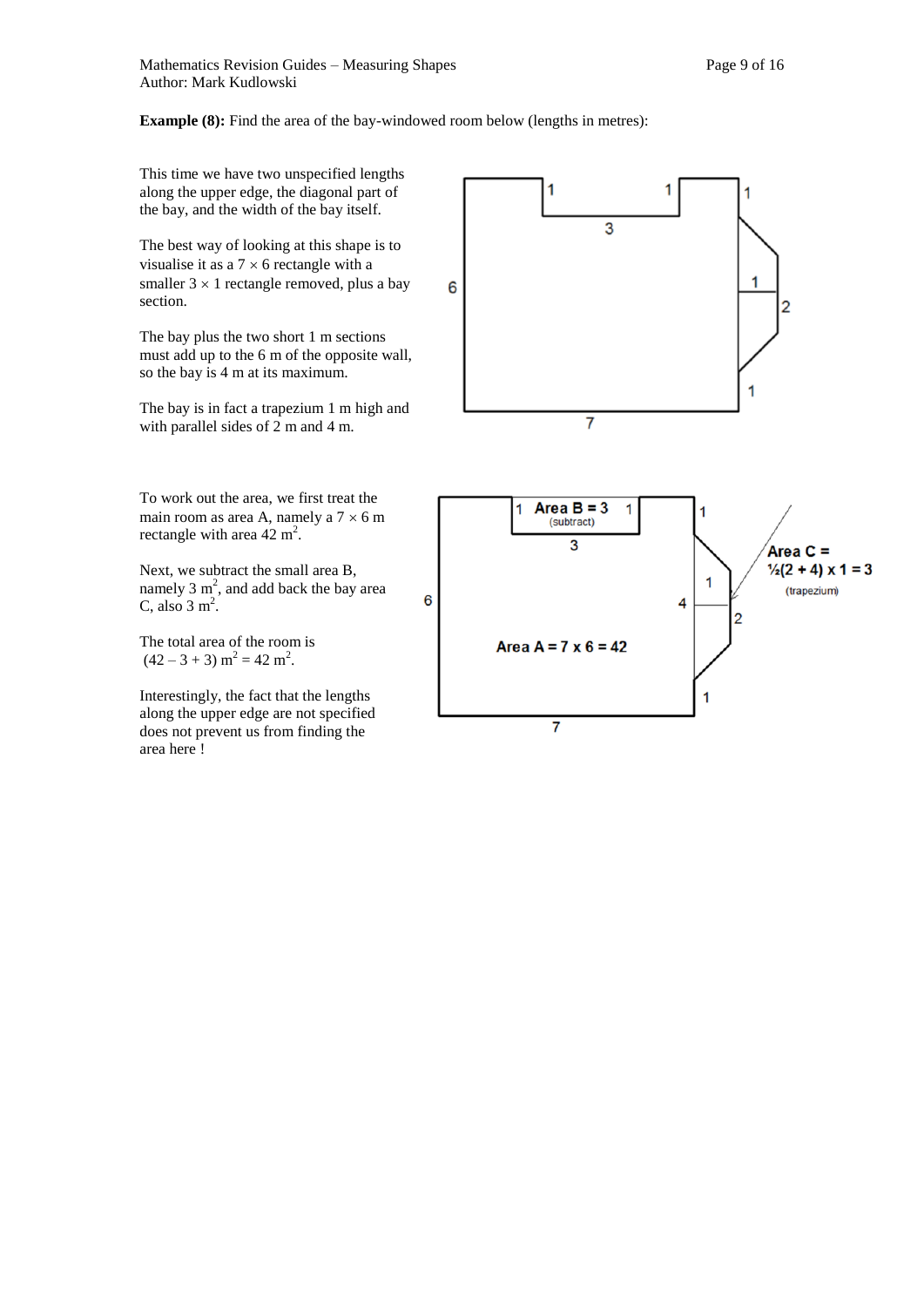The method of dividing up into simpler shapes is necessary if the diagram has no grid, or is not drawn accurately.



The rectangles 'C' are the easiest to deal with : each measures 20 cm  $\times$  12 cm for an area of 240 cm<sup>2</sup>. Combined, they make up **480 cm<sup>2</sup>** of the total area.

One parallelogram '**A**' has a base of 16 cm and a height of 24 cm (half the height of the whole logo), giving an area of  $384 \text{ cm}^2$ , so two of them make up  $768 \text{ cm}^2$  of the total.

The trapezium '**B**' is the trickiest to work out, as only the shorter parallel side of 24 cm is given. We have to subtract the base of parallelogram '**A**' (16 cm) and the short side of rectangle '**C**' (12 cm) from the total logo length of 64 cm to find the longer parallel side, measuring 36 cm.

The height of 12 cm is obtained by subtracting the overhang of 8 cm from the long (20 cm) side of rectangle '**C**'.

Substituting into the trapezium area formula we have  $\frac{1}{2}(24 + 36) \times 12 \text{ cm}^2$  or 360 cm<sup>2</sup> for the area of one trapezium. Doubling up, the two trapezia have an area of **720 cm<sup>2</sup>** .

The total area of the logo is therefore  $(480 + 768 + 720) = 1968$  cm<sup>2</sup>.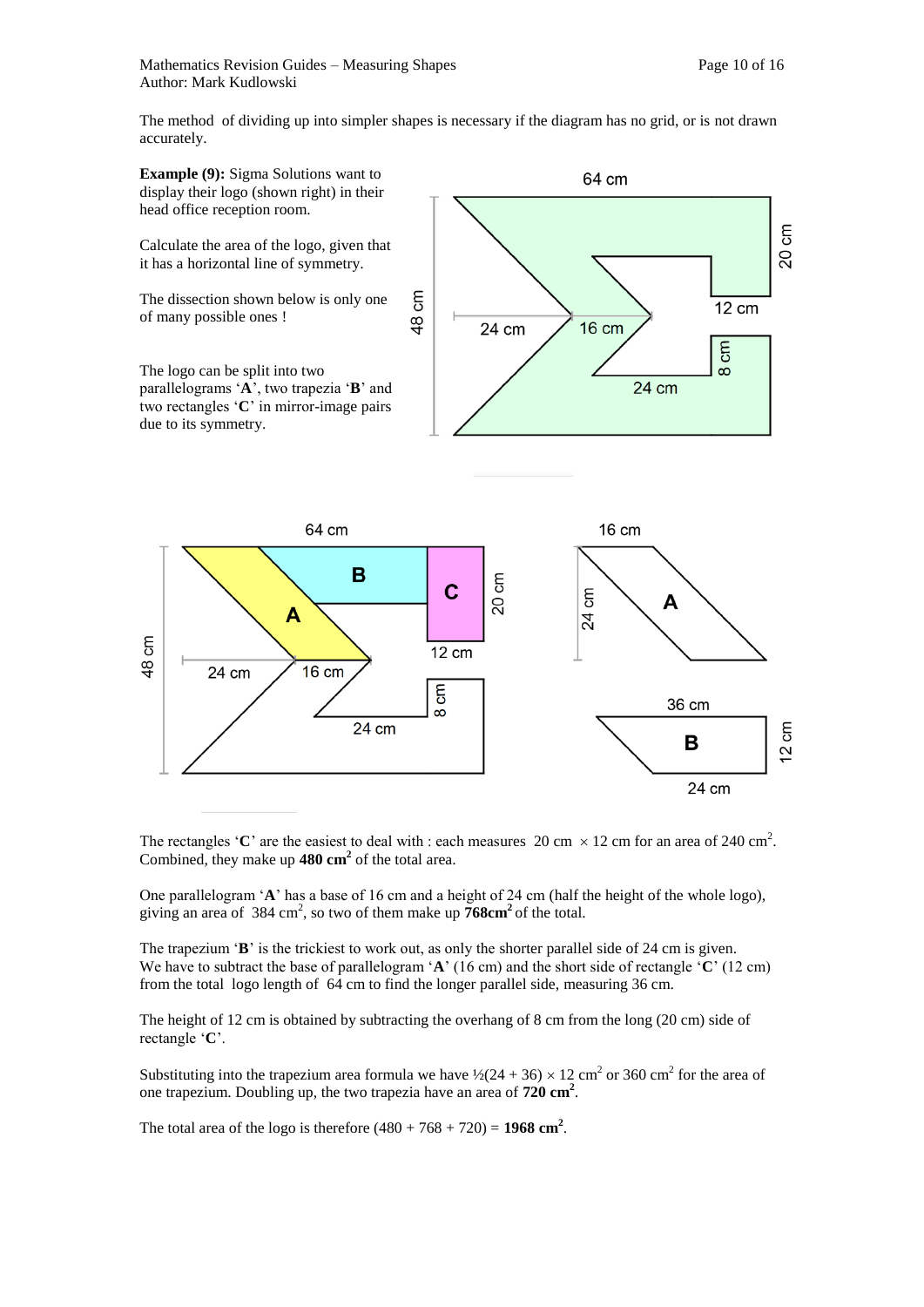Mathematics Revision Guides – Measuring Shapes Page 11 of 16 Author: Mark Kudlowski

**Example (10):** Julie wishes to tile her dining-room floor, as per the diagram on the right.

The tiles are square, measuring  $40 \text{ cm} \times 40 \text{ cm}$ .

i) Calculate how many tiles Julie needs to cover the floor.

The tiles are for sale at The Tile Warehouse at £49.99 for a pack of 25.

Tiles Direct also sell the same tiles on a special offer price of £18.99 for a pack of 10.

ξ Single tile  $\zeta$ 40 cm  $3.2<sub>m</sub>$ E  $1.2<sub>1</sub>$  $1.6<sub>m</sub>$  $4.8<sub>m</sub>$ Not drawn accurately

ii) Julie compares the prices and reasons as follows:

" The Tile Warehouse's offer is £49.99 - let's call it £50, and 50 divided by 25 is 2, so it's £2 per tile. Tiles Direct's price of £18.99 – call it £19, and one tenth of £19 is £1.90, which is 10p less per tile. Tiles Direct is the better choice."

a) Explain why Julie's reasoning might not be fully correct.

b) Calculate, for each shop, the price Julie would have to pay for tiling the floor, showing all working.

i) The floor area can be divided up into two rectangles, a larger one of  $(480 \times 160)$  cm and a smaller one of  $(320 \times 120)$  cm. (Note: 1 m = 100 cm)

Since all the lengths in centimetres are whole-number multiples of 40 cm, we can divide each length by 40 to obtain the number of tiles for each rectangular area.

Since  $\frac{480}{40} = 12$  and  $\frac{160}{4} = 4$ , the number of tiles needed to cover the larger rectangle is  $12 \times 4 = 48$ .



Also, as  $\frac{320}{40} = 8$  and  $\frac{120}{40} = 3$ , the number of tiles needed to cover the smaller rectangle is  $8 \times 3 = 24$ . Hence Julie needs  $48 + 24$ , or **72**, tiles in total to cover the floor.

ii) a) Julie's reasoning is quite correct when it comes to calculating the prices per tile, but the issue here is that the number of tiles used, namely 72, is neither a multiple of 10 nor of 25, and so there would inevitably be some tiles left over no matter which shop she chose. Julie did not realise that this wastage would be greater with the Tiles Direct deal, thus cancelling out the lower price per tile

ii) b) If Julie were to go to Tiles Direct and buy in packs of 10, she would need to buy 8 packs, totalling 80 tiles, as 7 packs, or 70 tiles, would not be enough. The tiles would therefore cost Julie ( $8 \times$ £18.99) , or **£151.92**, at Tiles Direct, and she would have 8 tiles left over.

If Julie were to go to The Tile Warehouse and buy in packs of 25, she would need to buy 3 packs, totalling 75 tiles. Here the tiles would cost Julie  $(3 \times \text{\pounds}49.99)$ , or **£149.97**, at The Tile Warehouse, leaving 3 tiles to spare.

The Tile Warehouse is cheaper, since buying in packs of 25 results in fewer tiles being left over even though the price per tile is higher.

There is an interesting aside here. Julie could save more money if she were to split her purchase by buying 1 pack of 25 tiles from The Tile Warehouse and 5 packs of 10 tiles from Tiles Direct. She would then end up paying  $(1 \times \text{\pounds}49.99) + (5 \times \text{\pounds}18.99) = \text{\pounds}144.94$  for 75 tiles with 3 tiles to spare.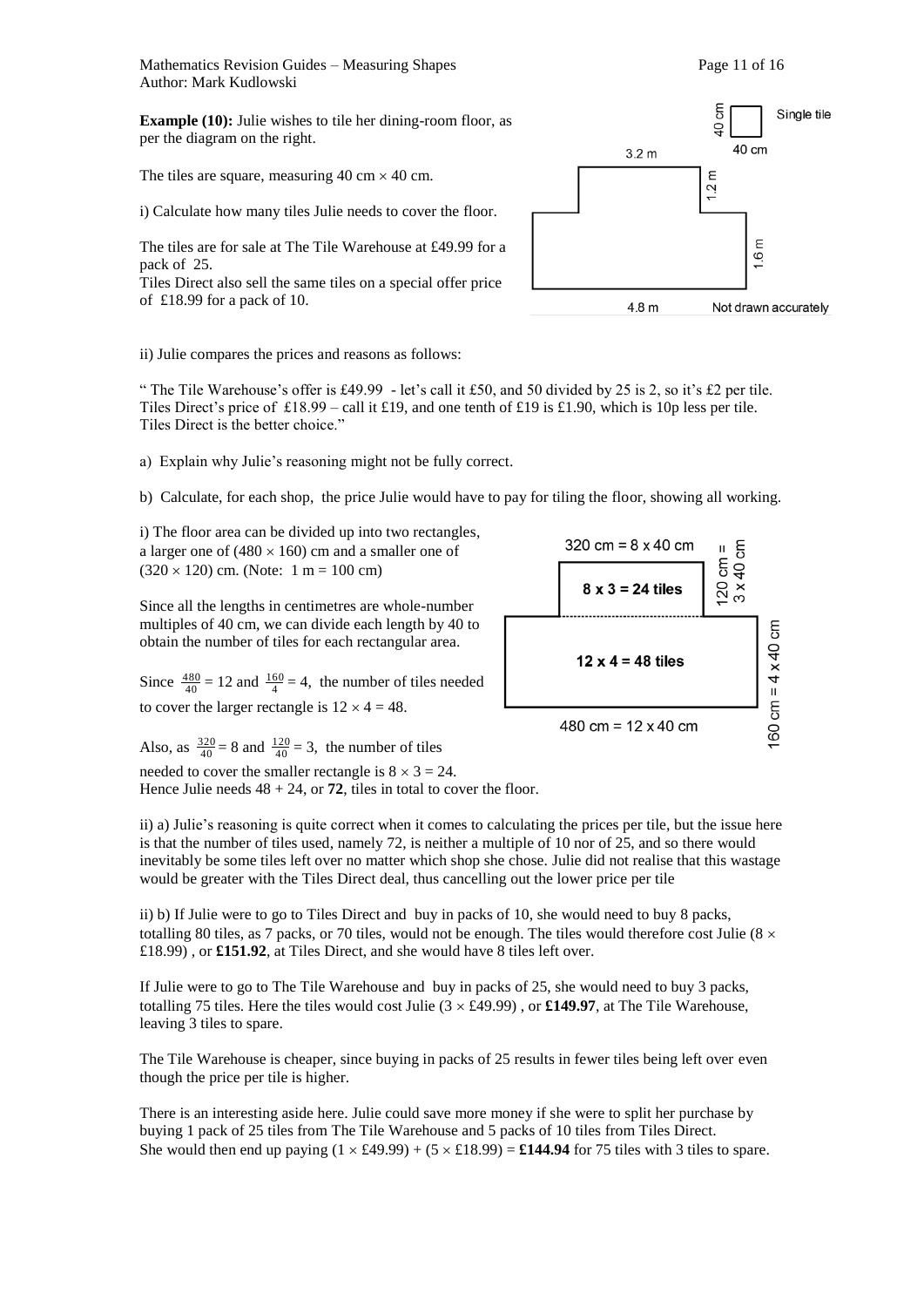Mathematics Revision Guides – Measuring Shapes Page 12 of 16 Author: Mark Kudlowski

**Example (11):** The plan of Sam's garden (not to scale) is shown on the right. The lawn is in the shape of a trapezium, and both the patio and the garden as a whole are rectangular.

Sam's maintenance tasks for the year are to clean the patio, spread fresh topsoil on all the borders, and to treat and feed the lawn once in spring.

His materials cost as follows :

Patio cleaner : £8.99 a bottle, treating  $25 \text{ m}^2$ 

Topsoil : £59 for a bulk bag covering 20 m<sup>2</sup>

Lawn food and treatment : available in two sizes, £3.99 for 60 m<sup>2</sup>, £2.49 for 30 m<sup>2</sup>

The garden centre also offers a discount of 10% for purchases over £200 in total.

Calculate the total cost, after discount if appropriate, of all of Sam's gardening materials for the year.



The area of the patio is  $12 \times (16 - 12)$  m<sup>2</sup> = 48m<sup>2</sup>. The number of bottles of patio cleaner he needs is  $\frac{48}{25}$  = 1.92, or 2 to the next integer above, for a total of £17.98.

The area of the lawn is  $\frac{1}{2}(8 + 10) \times 10 \text{ m}^2 = 90 \text{ m}^2$ . One large pack at £3.99 (for 60 m<sup>2</sup>) plus one small one at £2.49 (for 30  $m<sup>2</sup>$ ) will therefore be sufficient.

The border and the lawn have a combined area of  $12 \times 12 - 144$  m<sup>2</sup>, so we subtract the 90 m<sup>2</sup> area of the lawn to obtain the border's area of 54 m<sup>2</sup>.

Sam needs  $\frac{54}{20}$  = 2.7 bulk bags of topsoil, or 3 to the next integer above. These three bags of topsoil will cost him £177.

His total cost before discount is £201.46, so his purchase qualifies for a further 10% off, giving him a final bill of £181.31.

His final cost breakdown is :

| 2 bottles patio cleaner $\omega$ £8.99 =           | £17.98    |
|----------------------------------------------------|-----------|
| 1 pack lawn food for $60m^2 \omega \pounds 3.99 =$ | £3.99     |
| 1 pack lawn food for $30m^2 \omega \pounds 2.49 =$ | £2.49     |
| 3 bulk bags topsoil $\omega$ £59 =                 | £177.00   |
| $TOTAL =$                                          | £201.46   |
| Less discount of $10\% =$                          | $-£20.15$ |
| <b>FINAL TOTAL</b>                                 | £181.31   |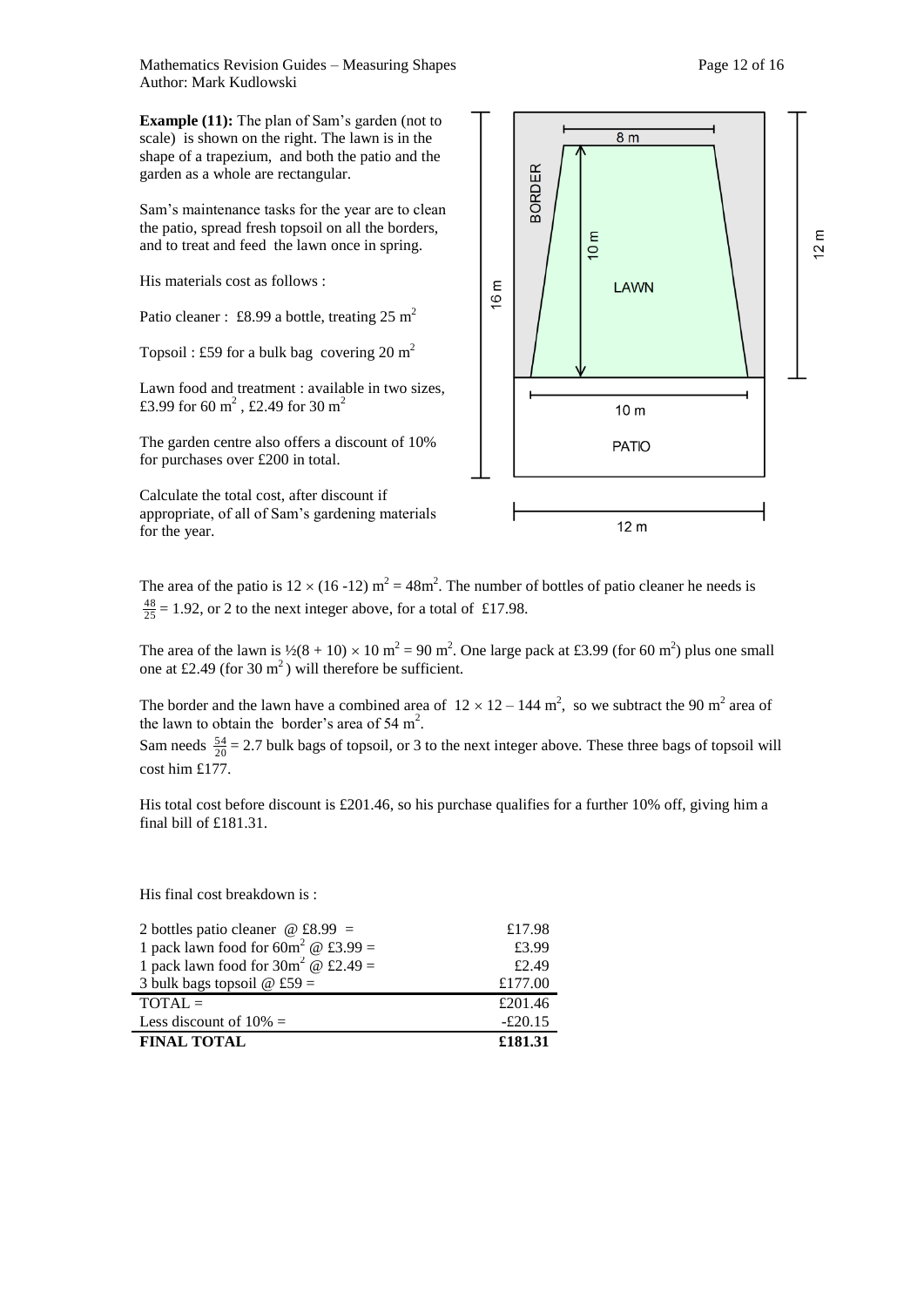**Example (12):** Rakesh wants to border his rectangular patio with slabs all round, as illustrated on the plan below (not to scale), along with a single rectangular slab.



i) Find the lengths of the long and short sides of a single slab.

ii) Hence calculate the area of the patio.

i) The long side of the bordered patio is 5.3 m in length, which is equivalent to four long sides '*a*' plus one short side '*b*' of a single slab. The length of the short side is 2.9 m, or two long sides '*a*' and one short side '*b*'.

From this information, we can set up simultaneous equations.

 $4a + b = 5.3$  *A*  $2a + b = 2.9$  *B* 

By subtracting equation *B* from equation *A* we can eliminate *b* :

 $4a + b = 5.3$  *A*  $2a + b = 2.9$  *B*  $2a = 2.4$   $A-B$   $\therefore a = 1.2$ 

The long side of the slab is 1.2 m long, so by substituting 1.2 for *a* in the first equation we have  $2.4 + b = 2.9$ , so  $b = 0.5$ .

The slabs therefore measure **1.2 m by 0.5 m.** 

ii) The short sides of the slabs have a length of 0.5 m, so we subtract twice that length, or 1 m, from both the length and height of the bordered patio.

The patio without the border therefore measures 4.3 m by 1.9 m, giving an area of **8.17m<sup>2</sup>** .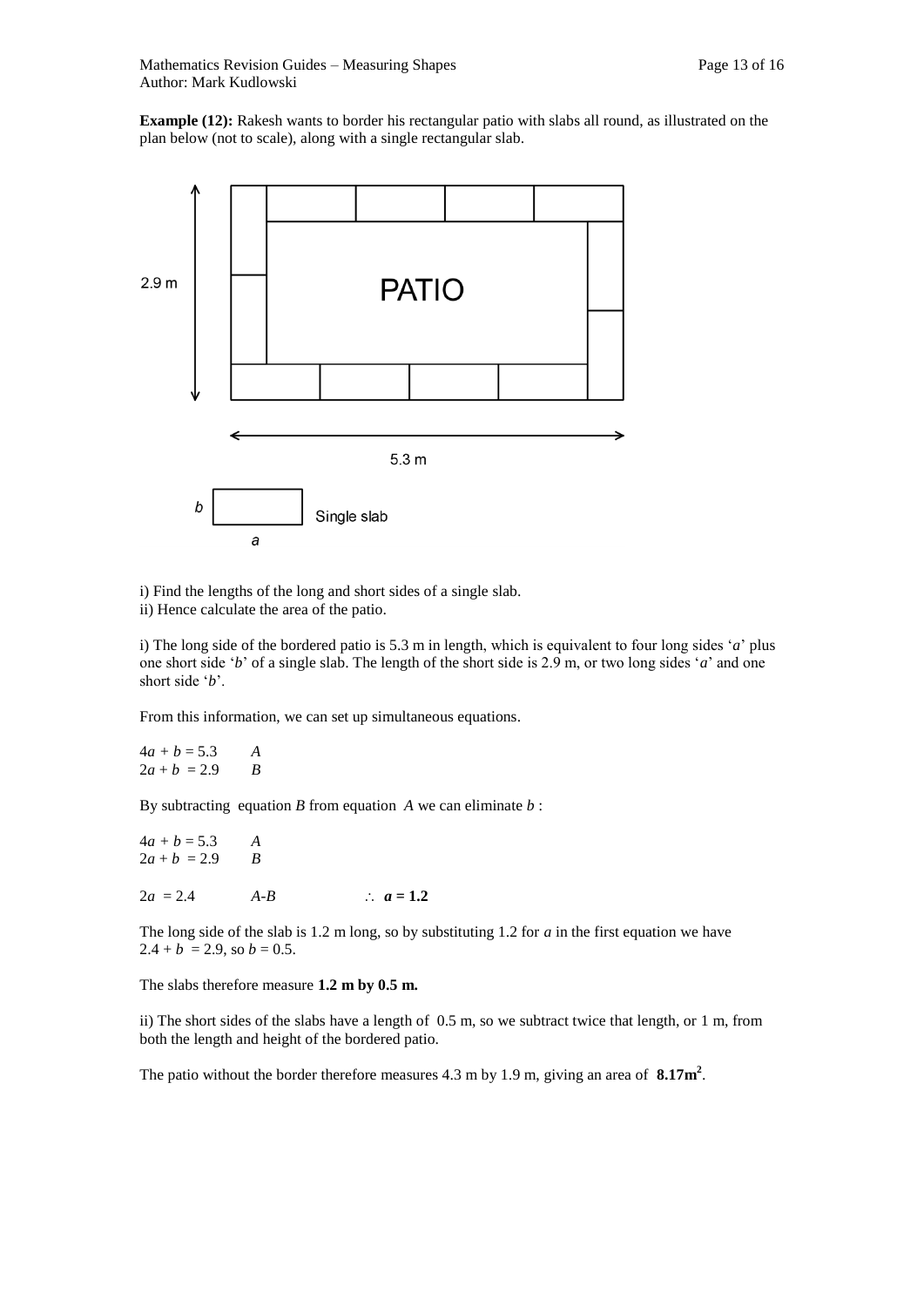**Example (13):** A warehouse stores flat packs of carpet tiles measuring 40 cm  $\times$  30 cm. The packs are stored in layers on a pallet measuring  $120 \text{ cm} \times 100 \text{ cm}$ .

Show that ten such packs can completely cover the pallet to form a layer. You may use a diagram.

When we look at the dimensions of the pallet and the packs of tiles, we can see that both 30 and 40 are factors of 120, but that neither is a factor of 100.

This means that a long side of the pallet can have rectangular rows, but a short side cannot.

We can stack the cases to form rows on the pallet base in two distinct ways :



In the first case, we can place three packs to form a row measuring 120 cm by 30 cm; in the second case, the row measures 120 cm by 40 cm.

We need to find some combination of multiples of 30 and multiples of 40 that can add to 100 in order to find the required layer pattern. By trial and error, we find that  $100 = (2 \times 30) + (1 \times 40)$ , as the diagram on the right shows.

There are 3 packs in the first row from the top, 3 in the second and 4 in the third, making 10 packs per row in total.

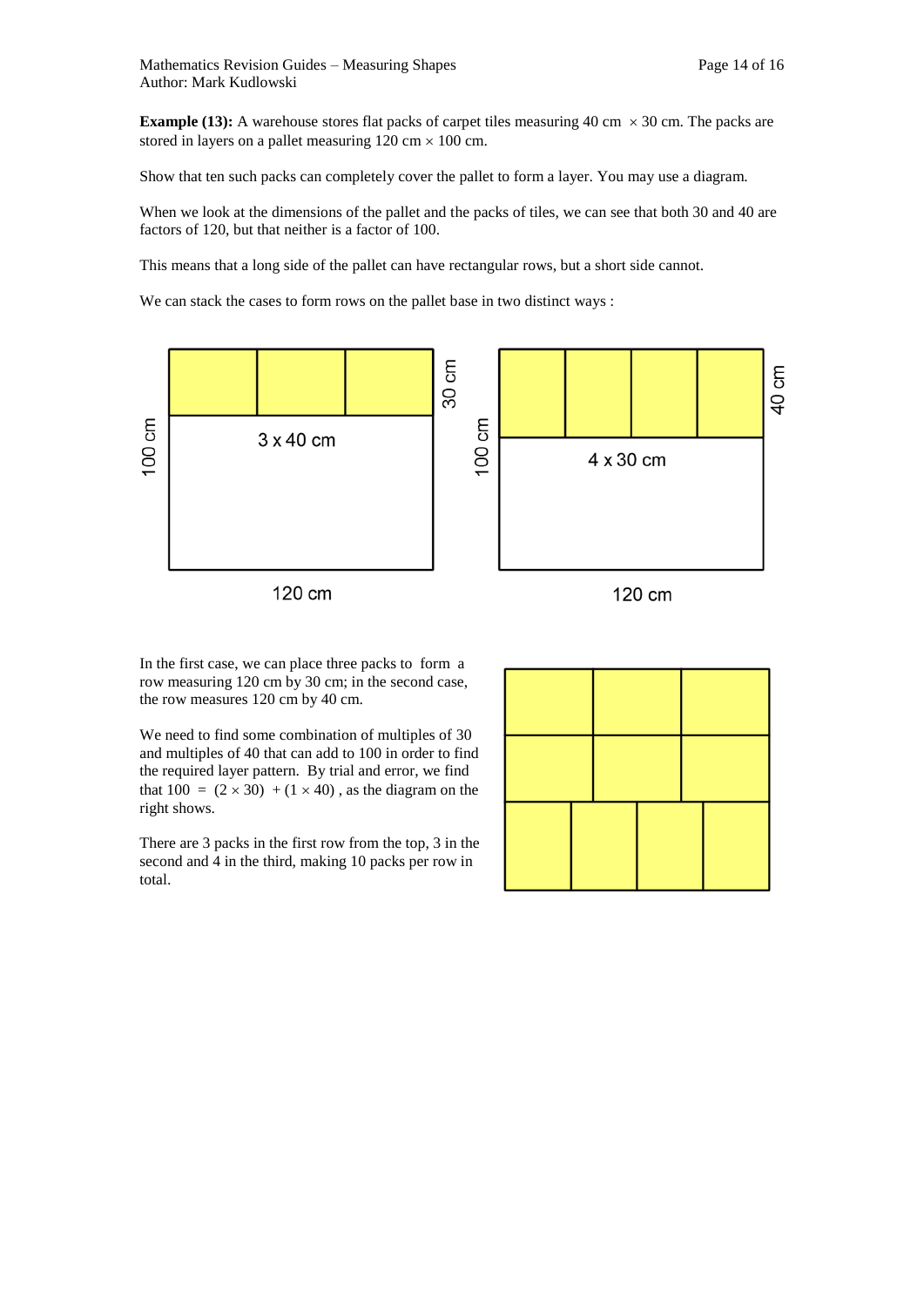Sometimes it is possible to find the area of a shape using differing methods.

**Example (14):** Find the area of the tilted square shown in the diagram on the right. (Do not simply count squares).

There are two possible methods here.

Method  $(1)$ : We can see that the tilted square is enclosed in a larger  $6 \times 6$  square, and that there are 4 identical right-angled triangles making up the difference.

The height and base of each triangle are 1 unit and 5 units, so the area of each is  $\frac{1}{2} \times 5 \times 1$  or  $\frac{21}{2}$  square units.

The large square has an area of 36 square units, and the 4 triangles have a combined area of 10 square units, therefore the tilted square has an area of (36 – 10) or 26 square units.

Method (2): We can see that the side of the tilted square makes up the hypotenuse of a right-angled triangle whose other two sides are 1 and 5 units.

Using Pythagoras' Theorem, the area of the tilted square is the square of the hypotenuse. The square on the hypotenuse is  $1^2 + 5^2 = 1 + 25 =$ 26 square units.

(The length of the hypotenuse is  $\sqrt{26}$ , but as we are squaring it, the area is 26 square units.)